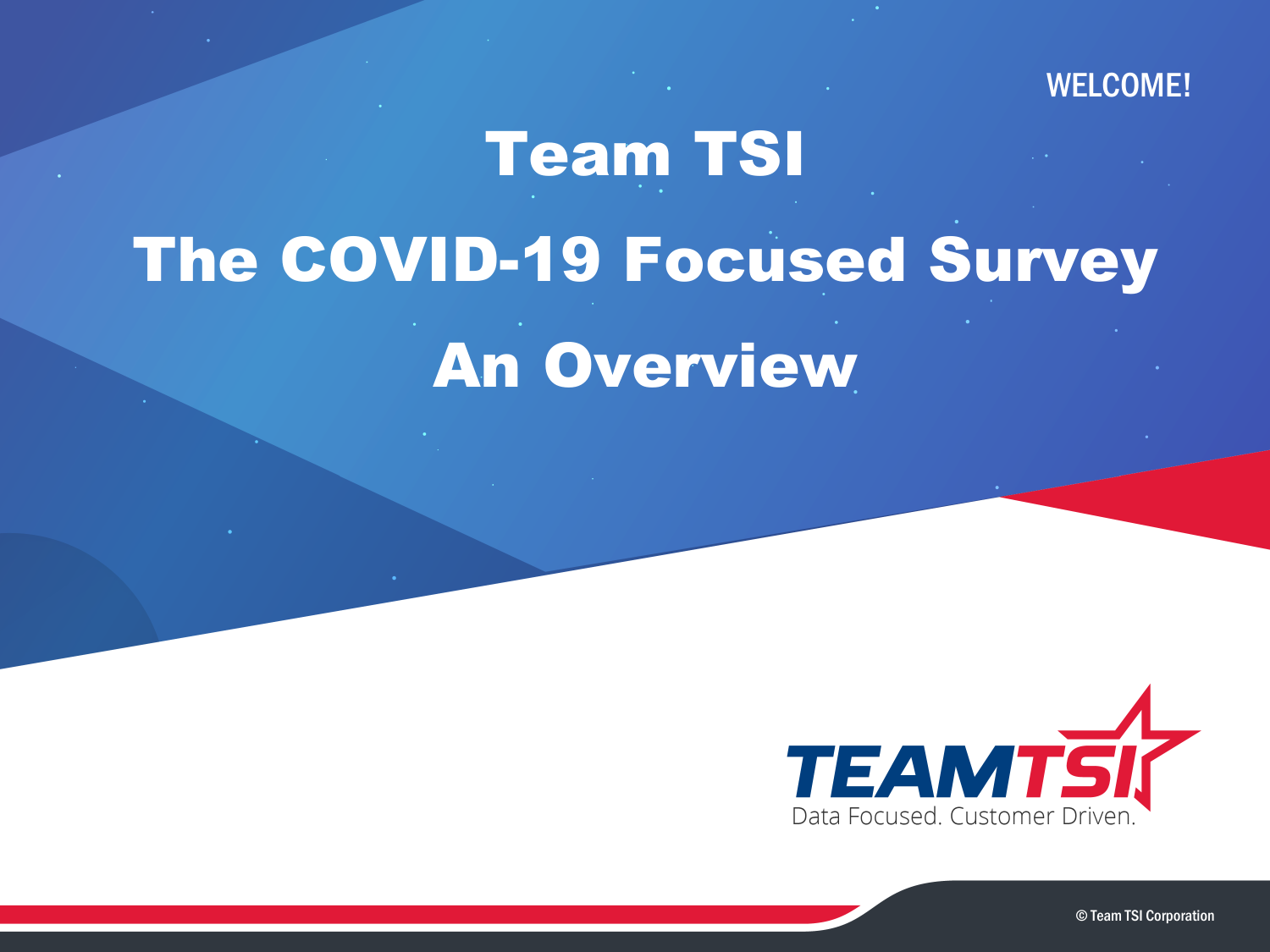## Go To Webinar – Questions & Handouts

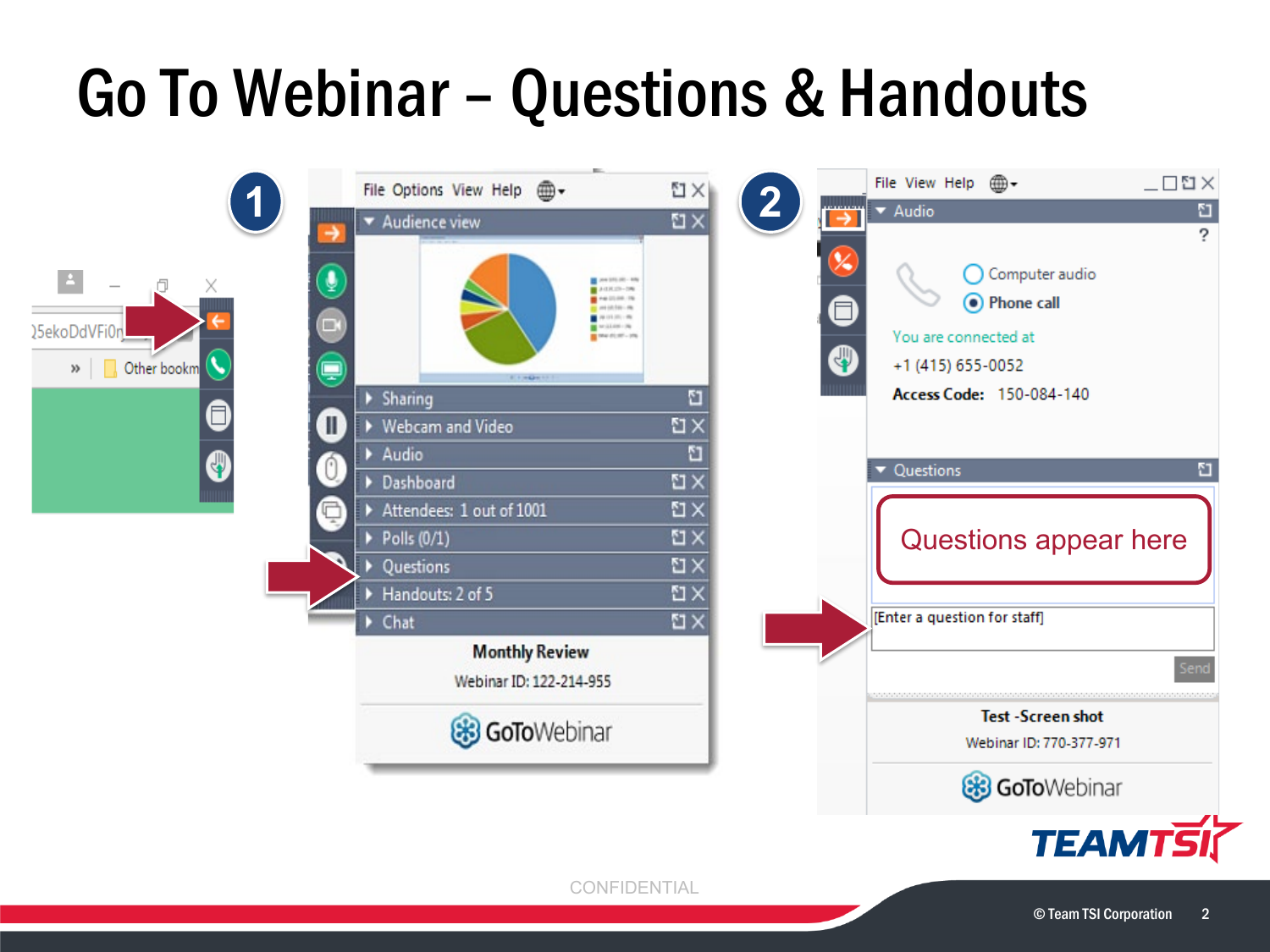### Your Team Today..

#### Greg Seiple, RN

Vice President – Informatics

support@teamtsi.com Direct Line: (256) 878-2121

#### Hugh Heaton

Regs-In-A-Flash, LLC

whheaton@regsinaflash.com Direct Line: (256) 281-6433

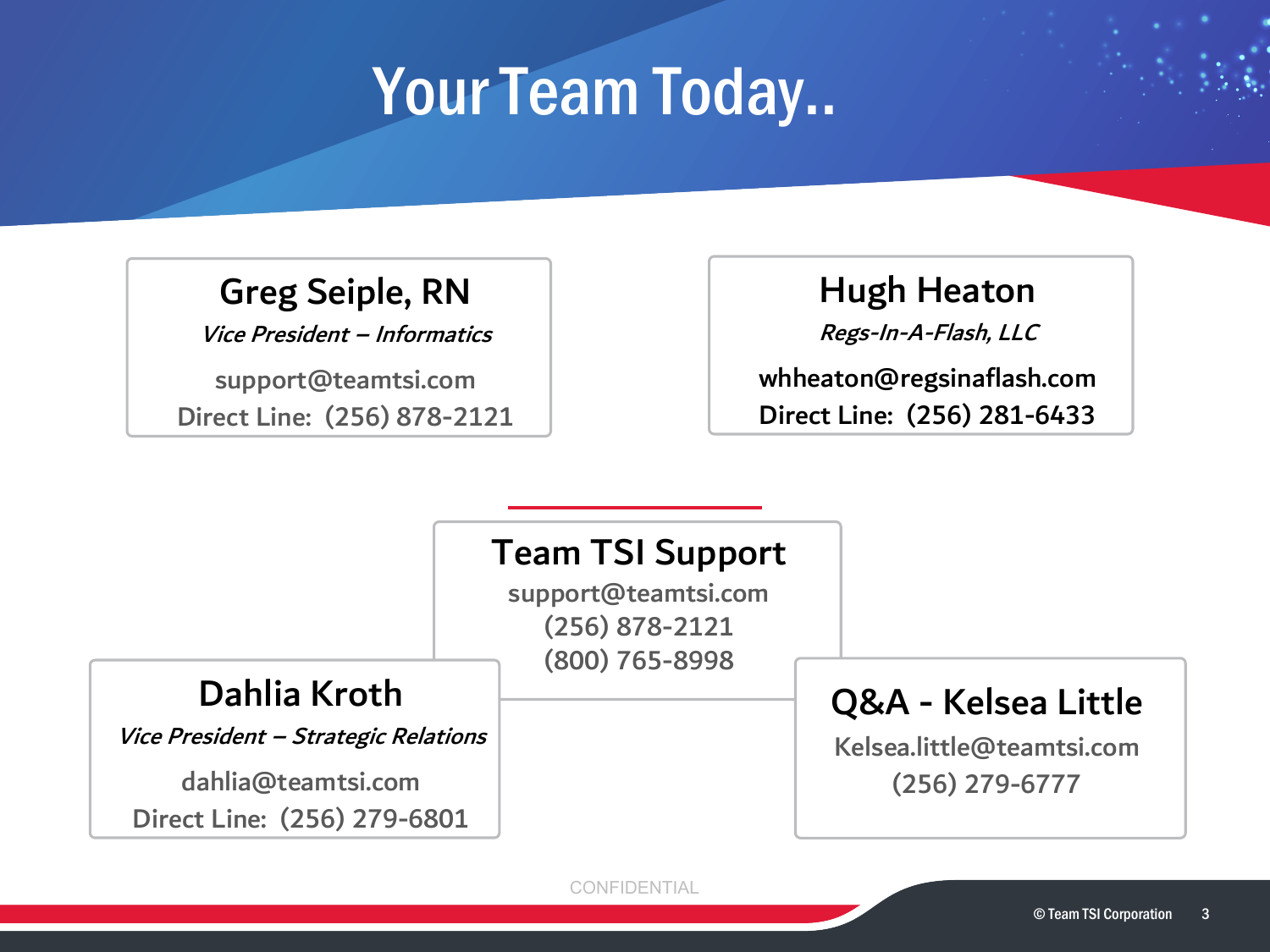## Today's Session Goals

- **Provide an overview of the COVID-19 Focused Survey** Process.
- Focus Areas:
	- **Offsite Survey Activities**
	- **Onsite Survey Activities**
	- Entrance Conference Worksheet
	- Focused Survey Tool
	- Resources & Handouts

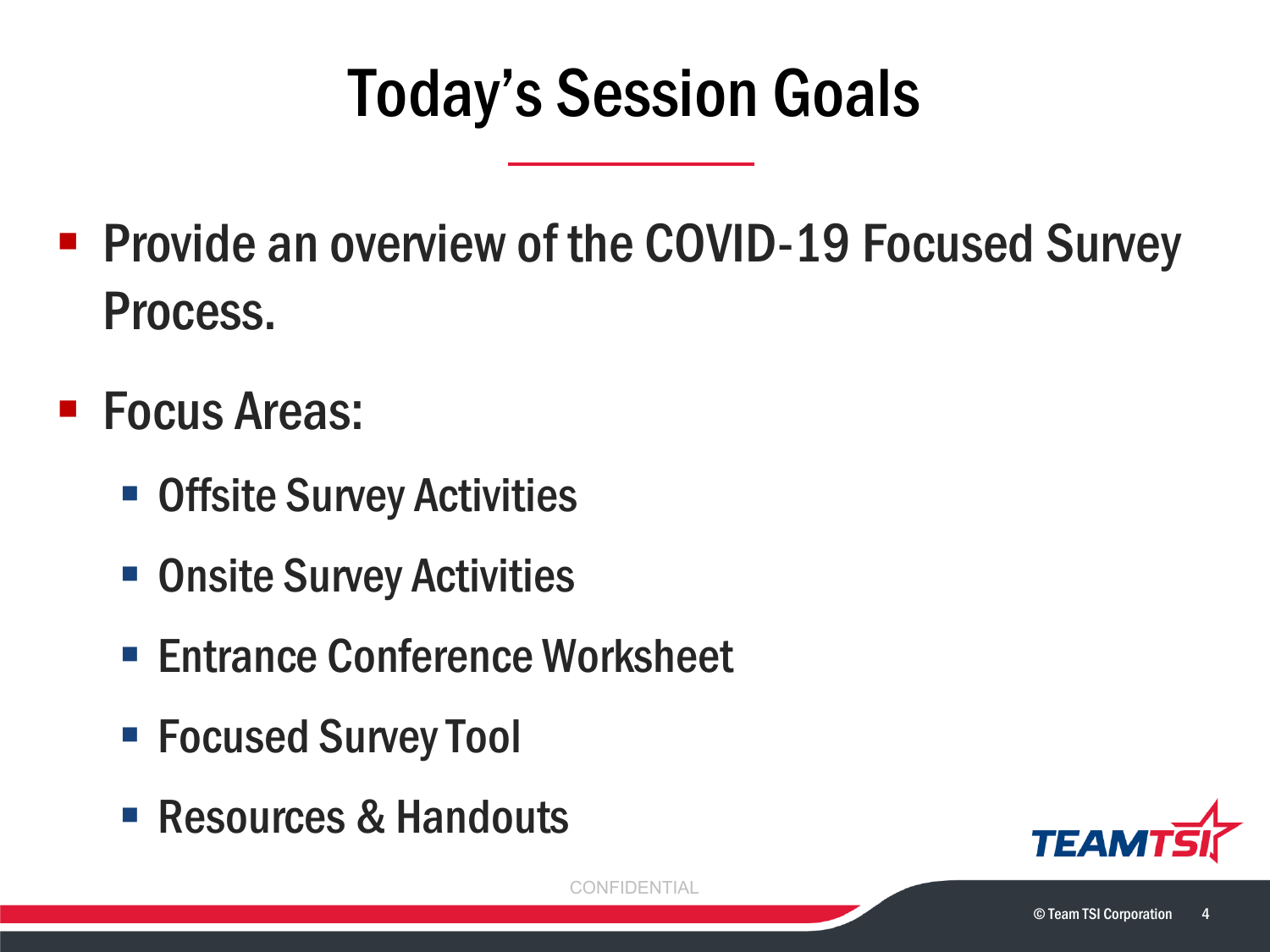### OFFSITE Survey Activities

- If a facility has an active COVID-19 case, the survey team will contact their State Agency, State Health Department, and CMS Regional Location to coordinate the survey activities.
- **Surveyors must be medically cleared and have PPE that could be required** onsite.
- Offsite preparation includes:
	- The review of facility reported information;
	- The review of CDC, State/Local Public Health Reports (if available);
	- The review of available **hospital** information **regarding** residents **transferred** to the hospital; and
	- Complaint allegations.

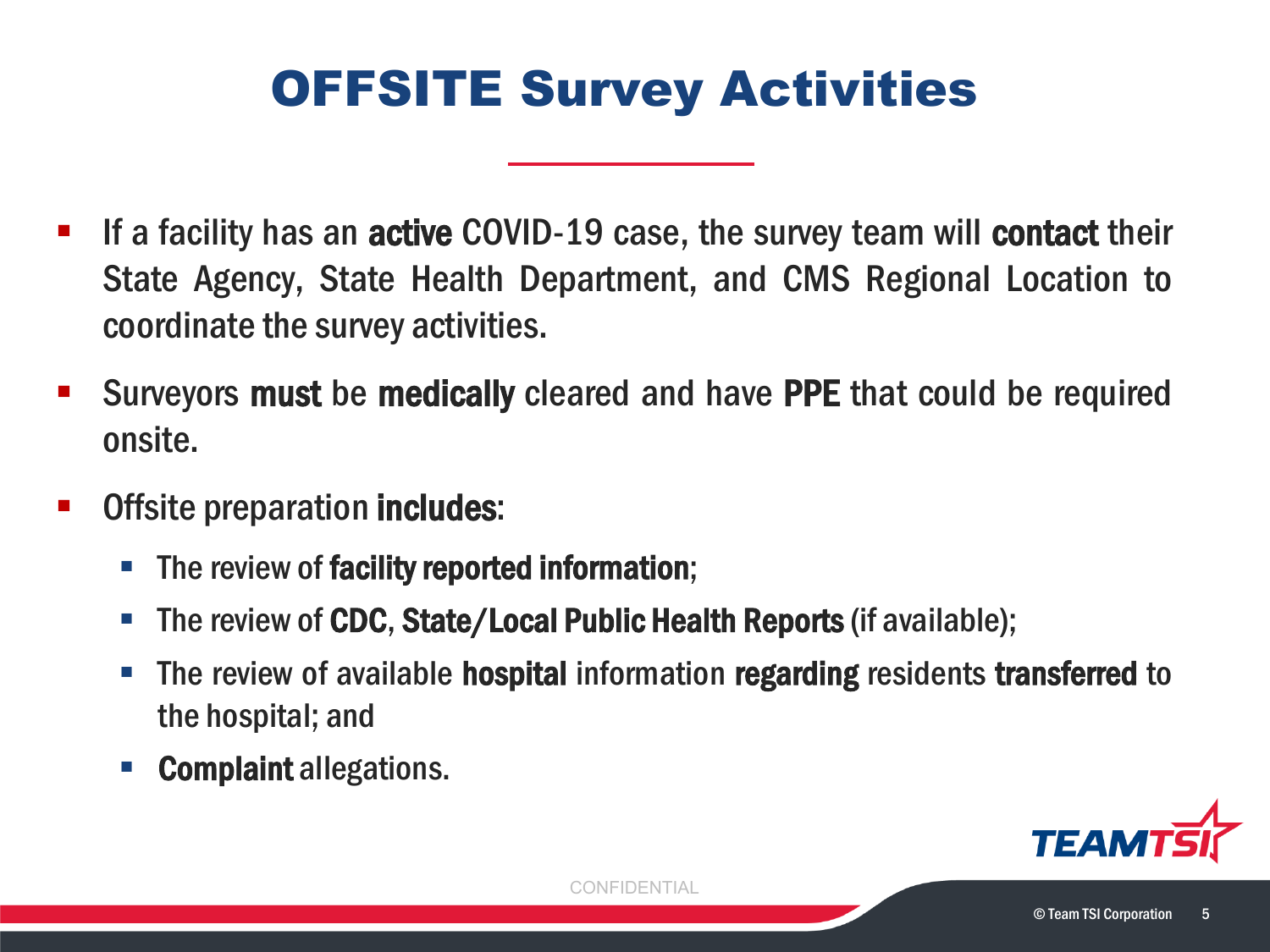### OFFSITE Survey Activities-cont'd

- The survey team will identify survey activities that can be conducted offsite, such as:
	- **Nedical record review;**
	- **Interviews that can be conducted via telephone;**
	- Surveillance policies;
	- **First onset of symptoms;**
	- How the facility communicates information to staff, visitors, and health officials;
	- Review of the facility's Infection Prevention and Control Program Policies and Procedures; and
	- Review of the facility's Emergency Preparedness Plan, including emergency staffing.

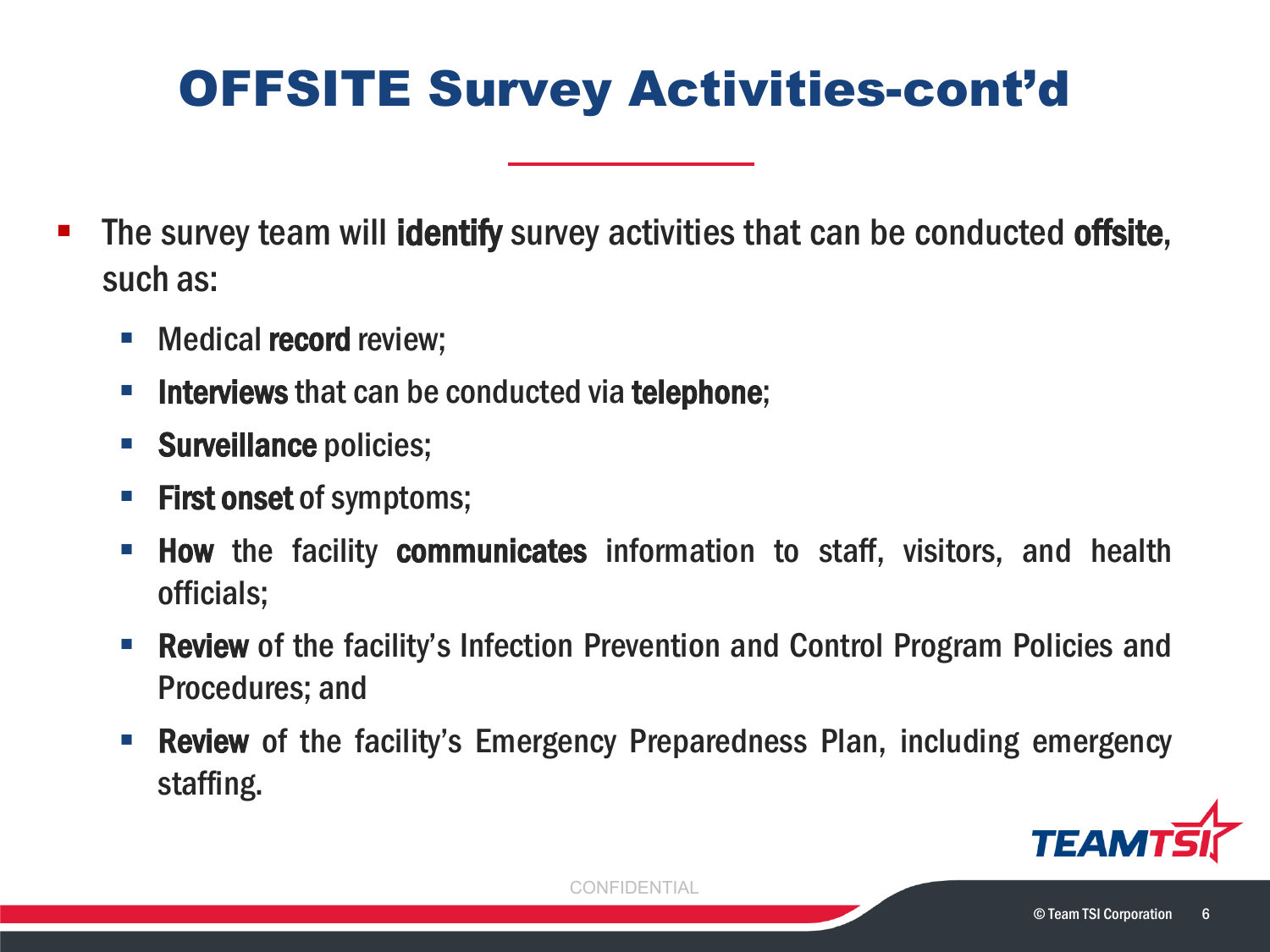### ONSITE Survey Activities-cont'd

Be prepared to provide the survey team the following data:

- Staff training records for infection control practices (e.g., hand hygiene, use of PPE, handling laundry, cleaning, etc.) for current and new staff.
- **Process** for cleaning, storing/handling soiled linen/laundry.
- **Process** for cleaning and disinfecting nonporous services (e.g., med carts, counters, etc.).
- **EXECTE 2018 Cleaning schedule for common areas, bathrooms, resident rooms, etc.**
- **Process for distributing** water/ice pitchers to residents.
- **Outbreak Response Plan.**
- Protocols related to staffing assignments, screening, etc.
- **Instructions** related to fit testing of N95 mask (if in use).
- Surveillance and monitoring of COVID-19 Infection Ratesfor both staff and residents.

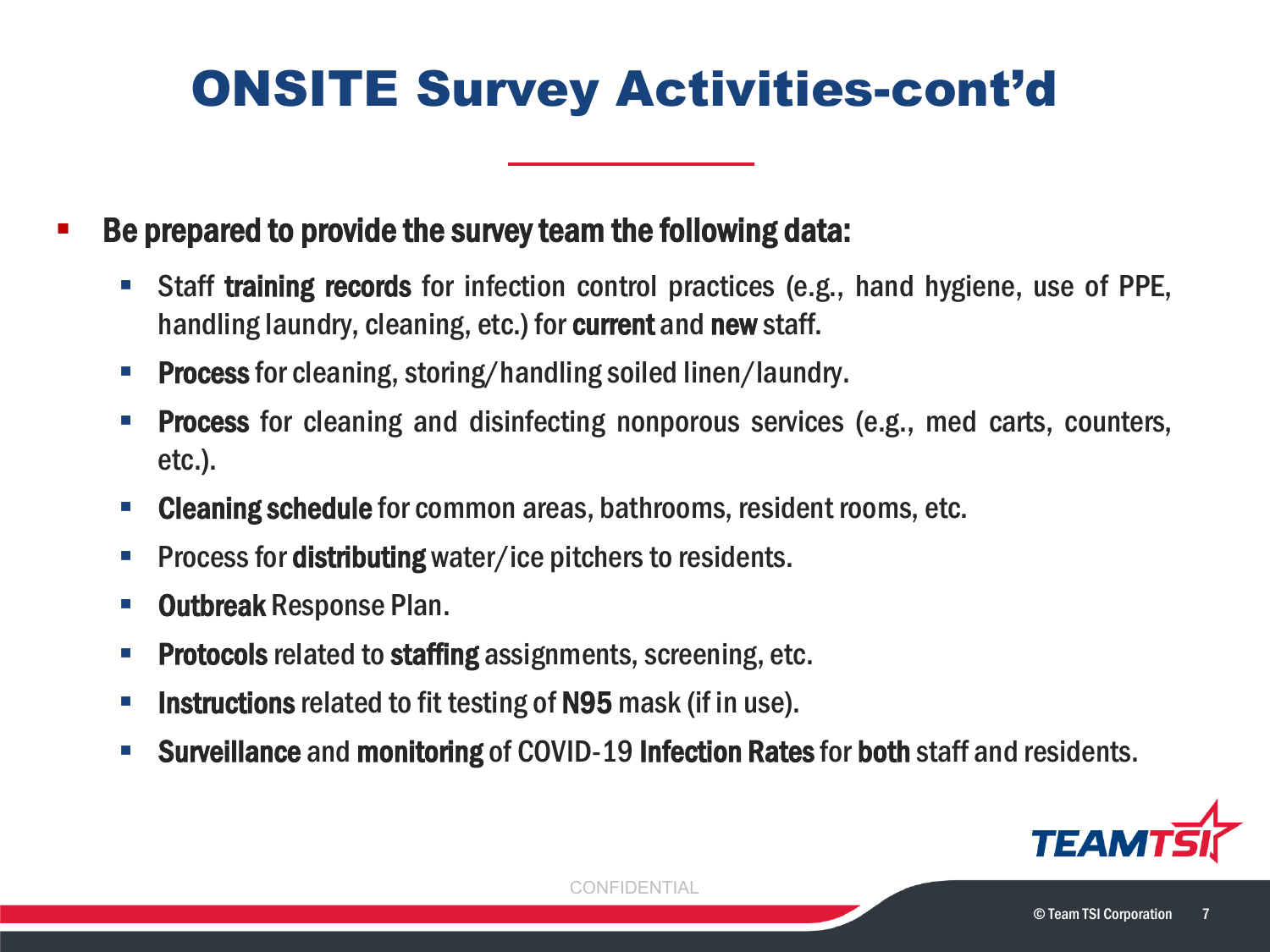### ONSITE Survey Activities-cont'd

- The onsite will include **Environmental Observations** to determine:
	- If Signage is posted at the entrances and resident rooms;
	- How Screening is conducted (e.g., staff at shift change, entrances, limiting nonessential staff, etc.); and
	- **The Location of hand hygiene stations.**
- The survey team will **interview** staff for:
	- **Knowledge** of IPCP policies and procedures;
	- **Surveillance** protocols for identifying signs and symptoms; and
	- **Protocols** for notifying local health officials of infections.

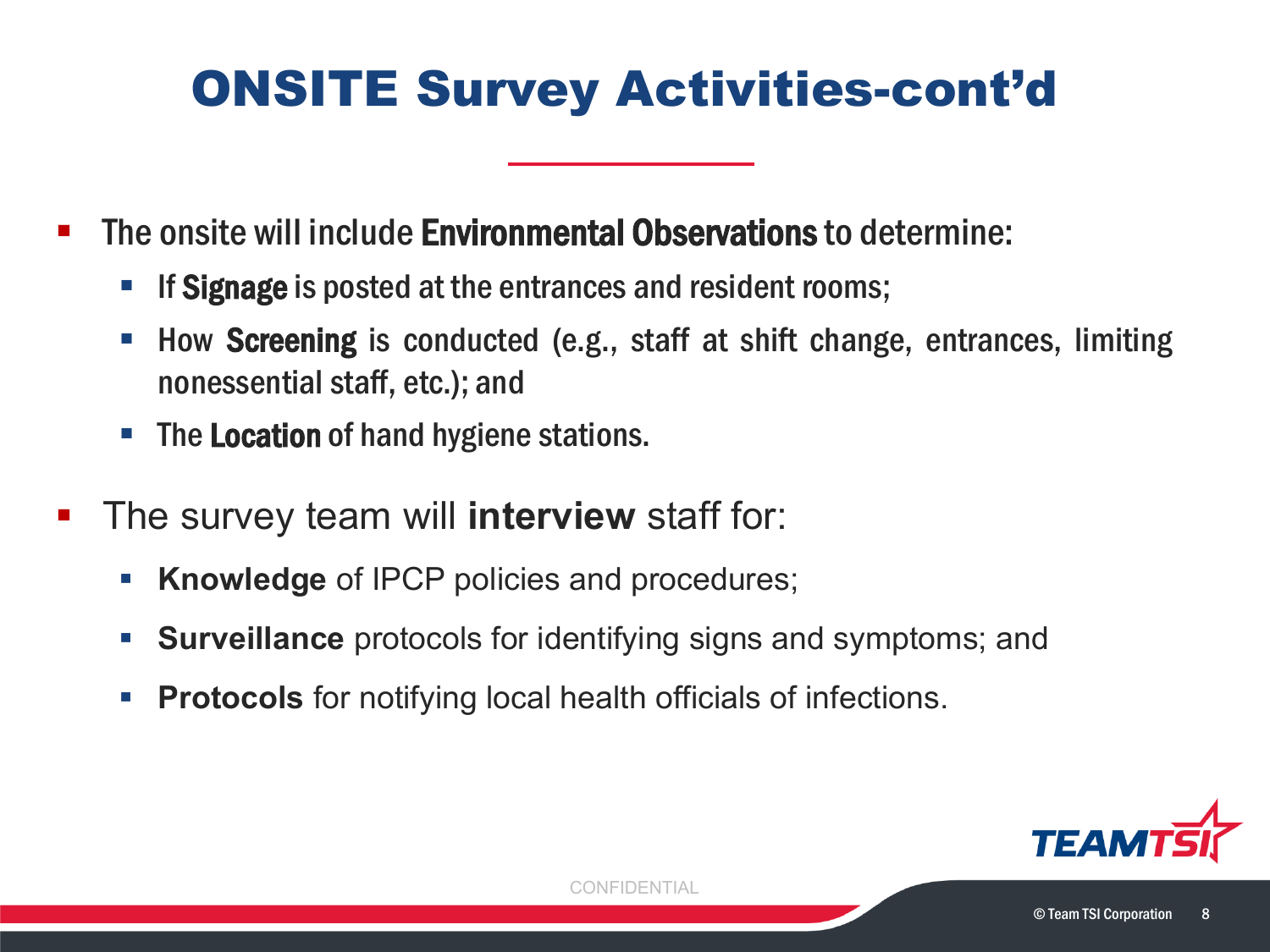#### The Entrance Conference Worksheet

- **A brief** entrance conference will be held to **inform** the administrator of the limited nature of the COVID-19 focused survey.
- A modified Entrance Conference Worksheet will be provided to the Administrator.
- The following information is needed **immediately** upon the survey team's entrance:
	- Census Number;
	- An alphabetical listing of all residents and room numbers (including any residents out of the facility);
	- A listing of residents who are confirmed or presumptive positive for COVID-19.
	- **The name of the facility staff responsible for the Infection Prevention and Control** Program.

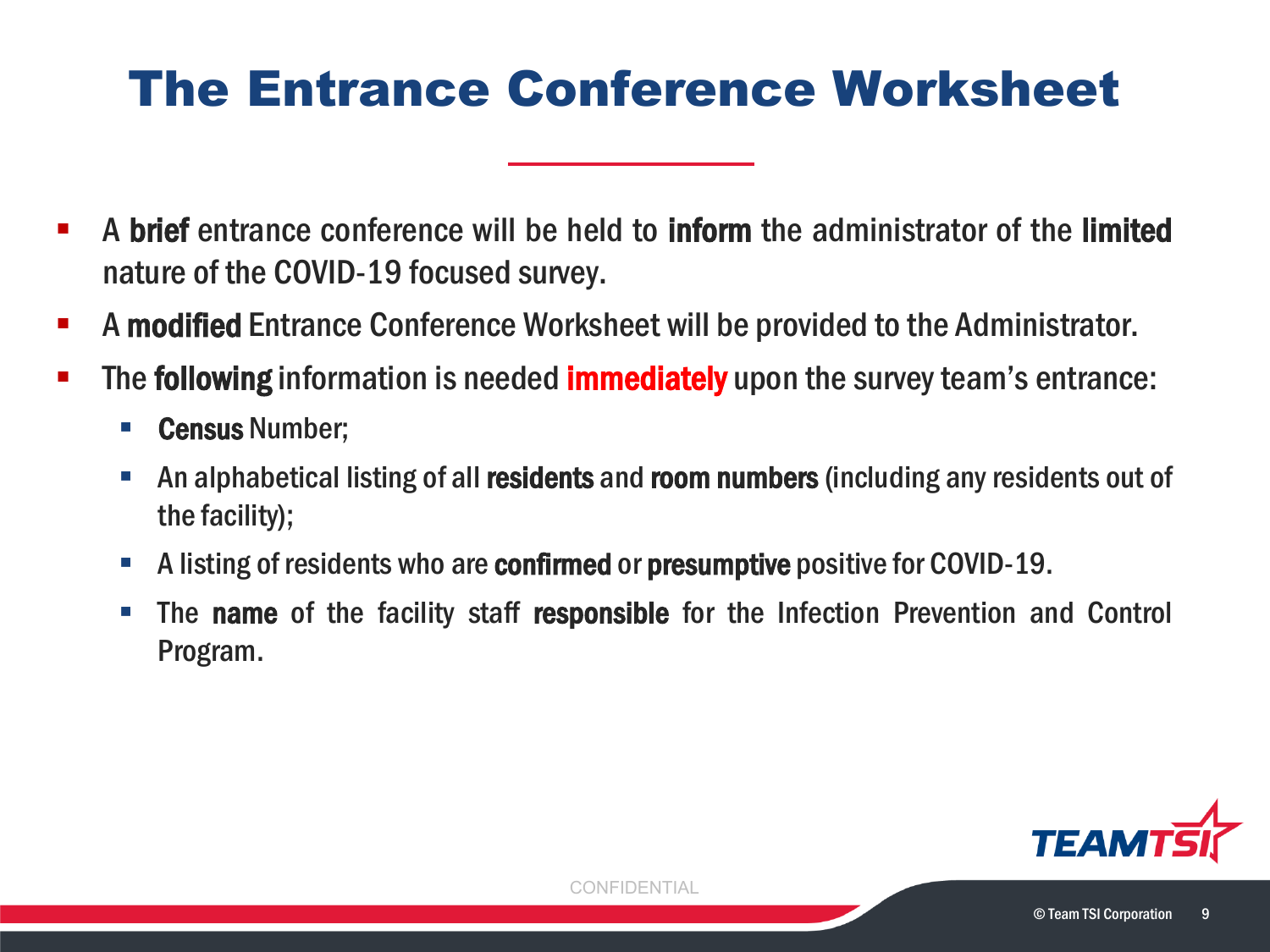#### The Entrance Conference Worksheet-cont'd

- The **following** information is needed **within one (1)** of the survey team's entrance:
	- The actual working schedules for licensed and registered nursing staff for the survey time period;
	- Listing of key personnel, location, and phone numbers. Contract staff, such as rehab services are to be included in the listing;
	- How to access all resident electronic health records.
	- If the facility's EHR system can be **accessed remotely**, surveyors will request that accessinformation.
	- **The name and contact information for IT and back-up IT questions.**

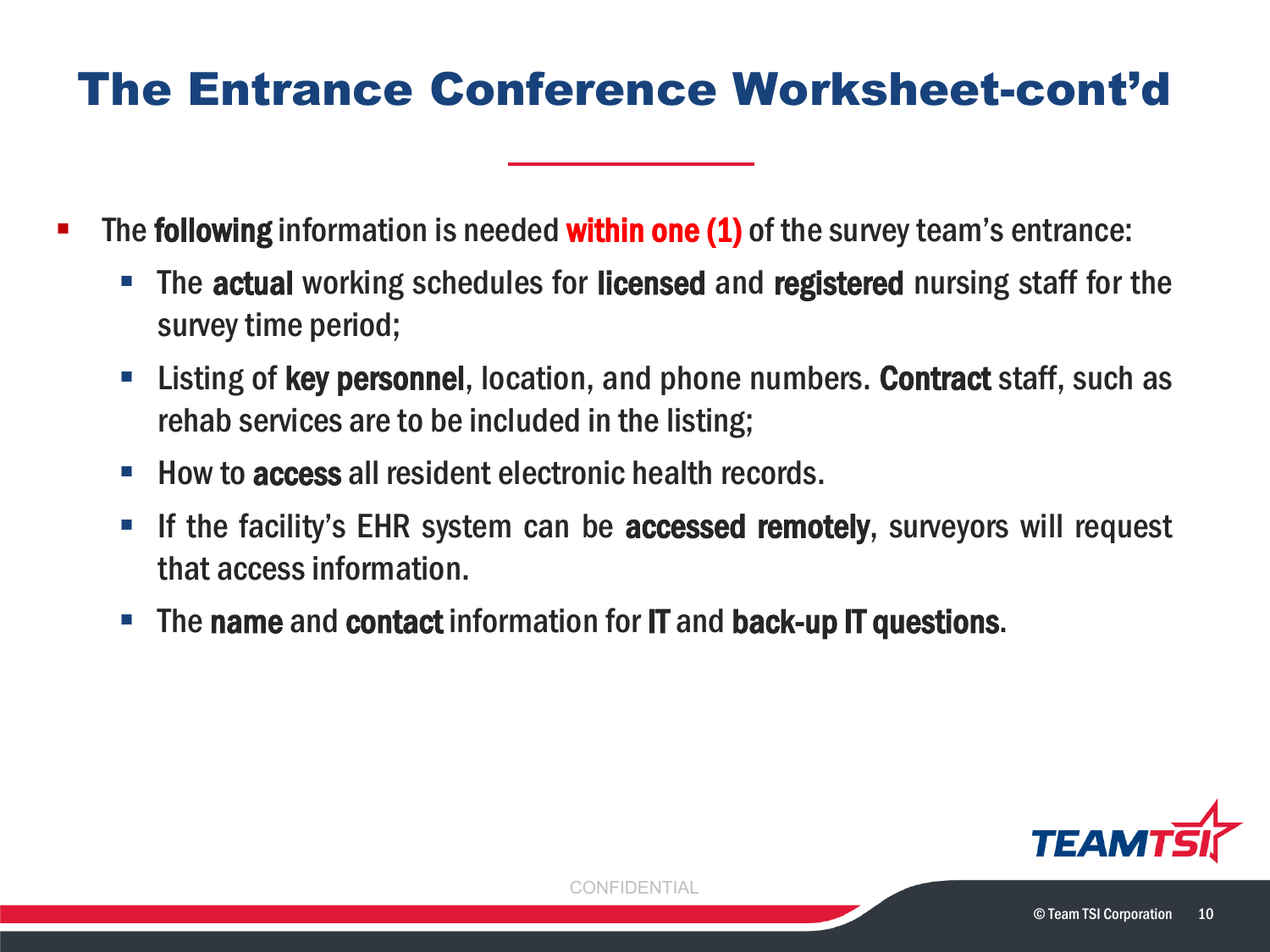#### The Entrance Conference Worksheet-cont'd

- Lastly, the survey team will ask for specific P & Ps within one (1) hour of entrance:
	- **Your Infection Prevention and Control Program** policies and procedures, to include the Surveillance Plan. (Focus will be on compliance with survey tag F880).
	- Your Emergency Preparedness Policy and Procedures to include *Emergency* Staffing Strategies. (Focus will be on survey tag E-0024: Policies and Procedures for Volunteers.)
	- If OFFSITE review of EHRs is not possible, the surveyors will request photocopies of the medical records needed to determine compliance or to support identified noncompliance.

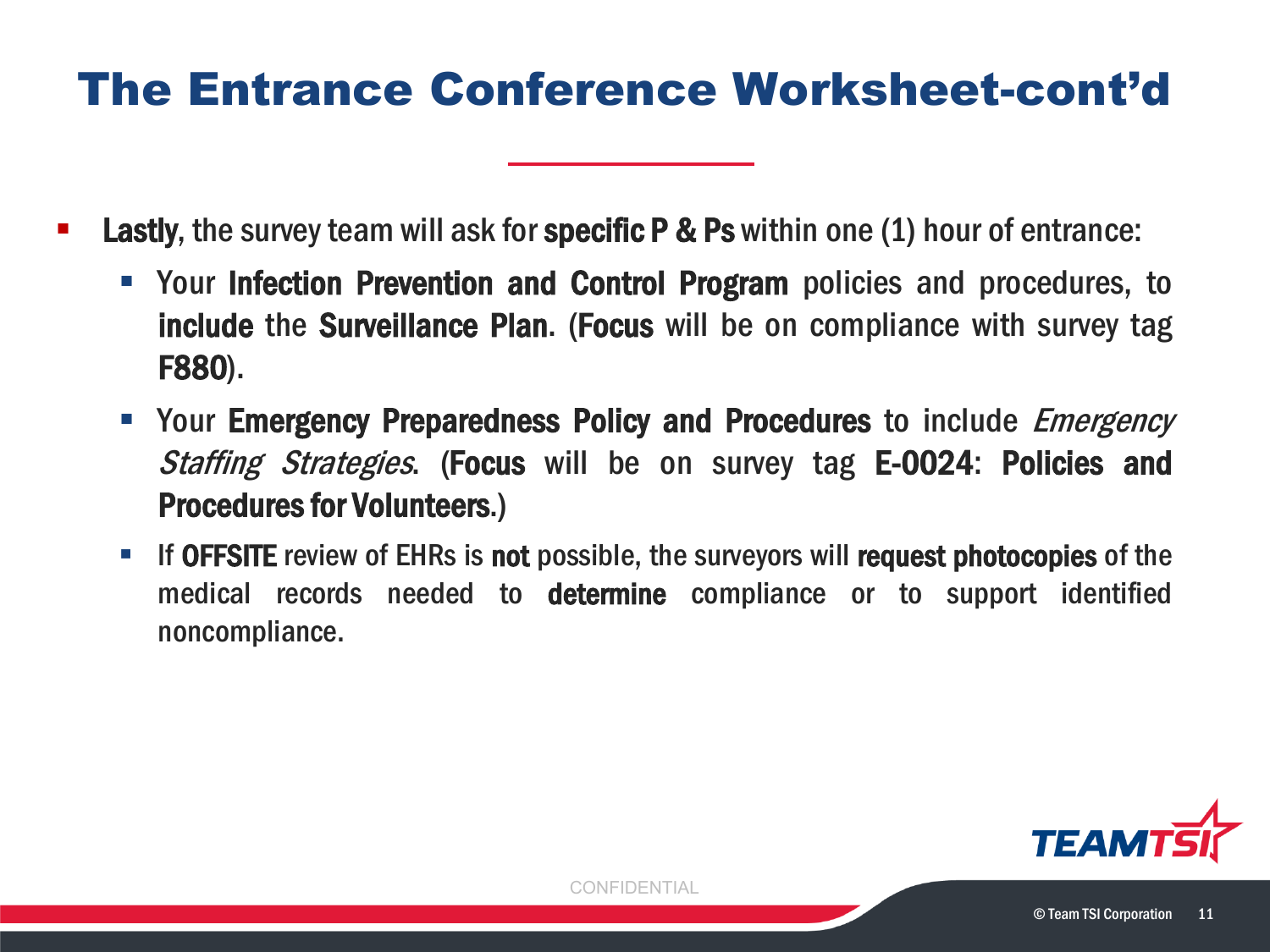#### The COVID-19 Focused Survey Tool

- During the survey, surveyors will use the Survey Tool to focus on the critical elements associated with the transmission of COVID-19. These critical elements include:
	- **□** Standard and Transmission Based Precautions;
	- Quality of Resident Care Practices, including COVID-19;
	- **IFCP Policies, and Procedures;**
	- □ Infection Surveillance Plan;
	- □ Visitor Entry and Facility Screening Practices;
	- □ Education, Monitoring, and Screening Practices of Staff; and
	- □ Policies and Procedures for Staffing Issues in Emergencies.
- While the **primary focus** is COVID-19, surveyors are instructed to **investigate** any other areas of **potential noncompliance** where there is likelihood of **U**.

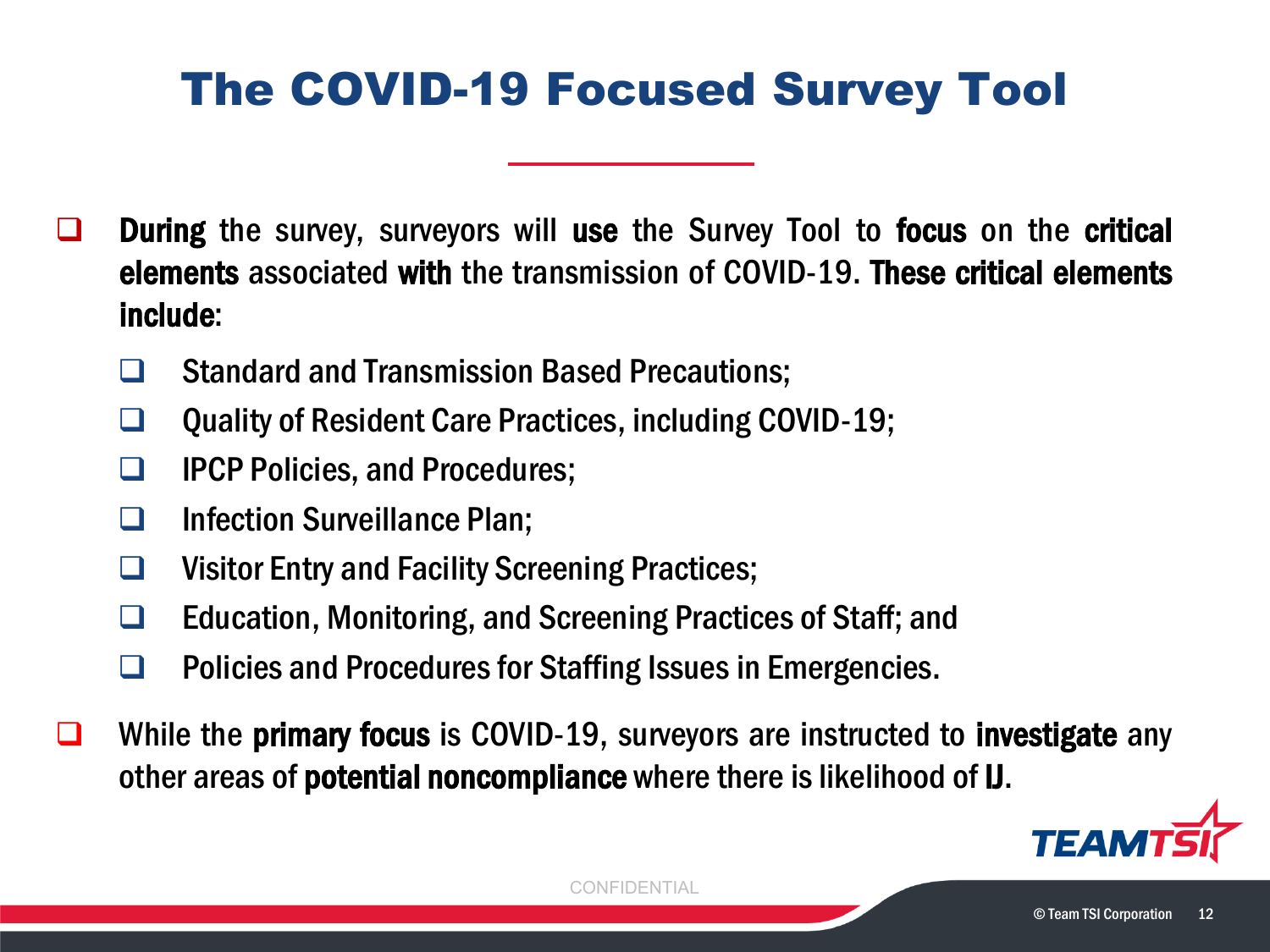# Review of the Handouts and Support Resources

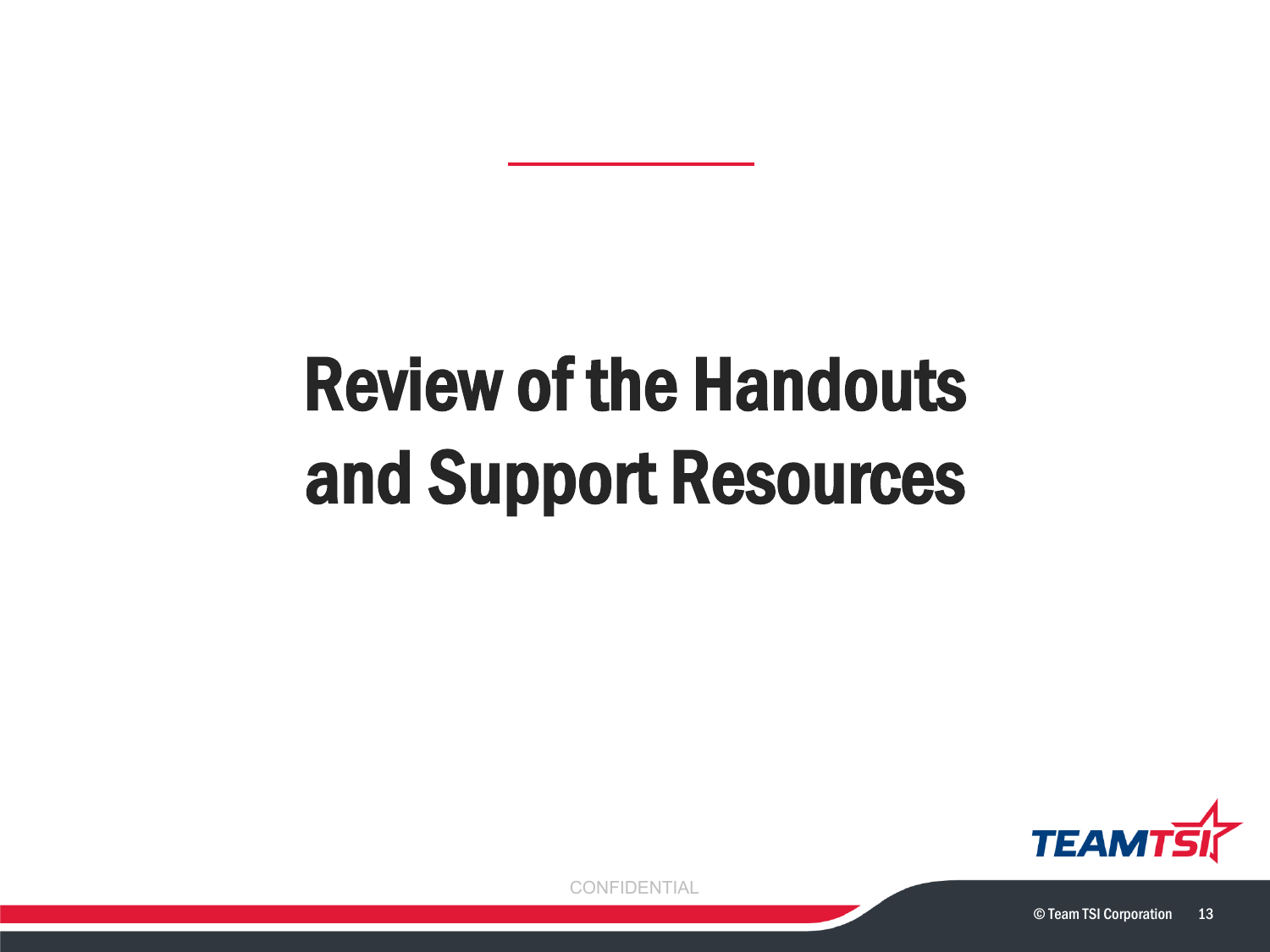## Team TSI Portal – How to Login…

https://www.teamtsi.com/intellilogix

IntelliLogix

|                   | Welcome to<br><b>TM</b><br>Intelli <b>Logix</b> |
|-------------------|-------------------------------------------------|
| <b>Username</b>   |                                                 |
| <b>Password</b>   |                                                 |
| <b>Company ID</b> |                                                 |
|                   | Sign In O                                       |
|                   |                                                 |

For assistance please contact **[support@teamtsi.com](mailto:support@teamtsi.com)**



**CD** Customer Support